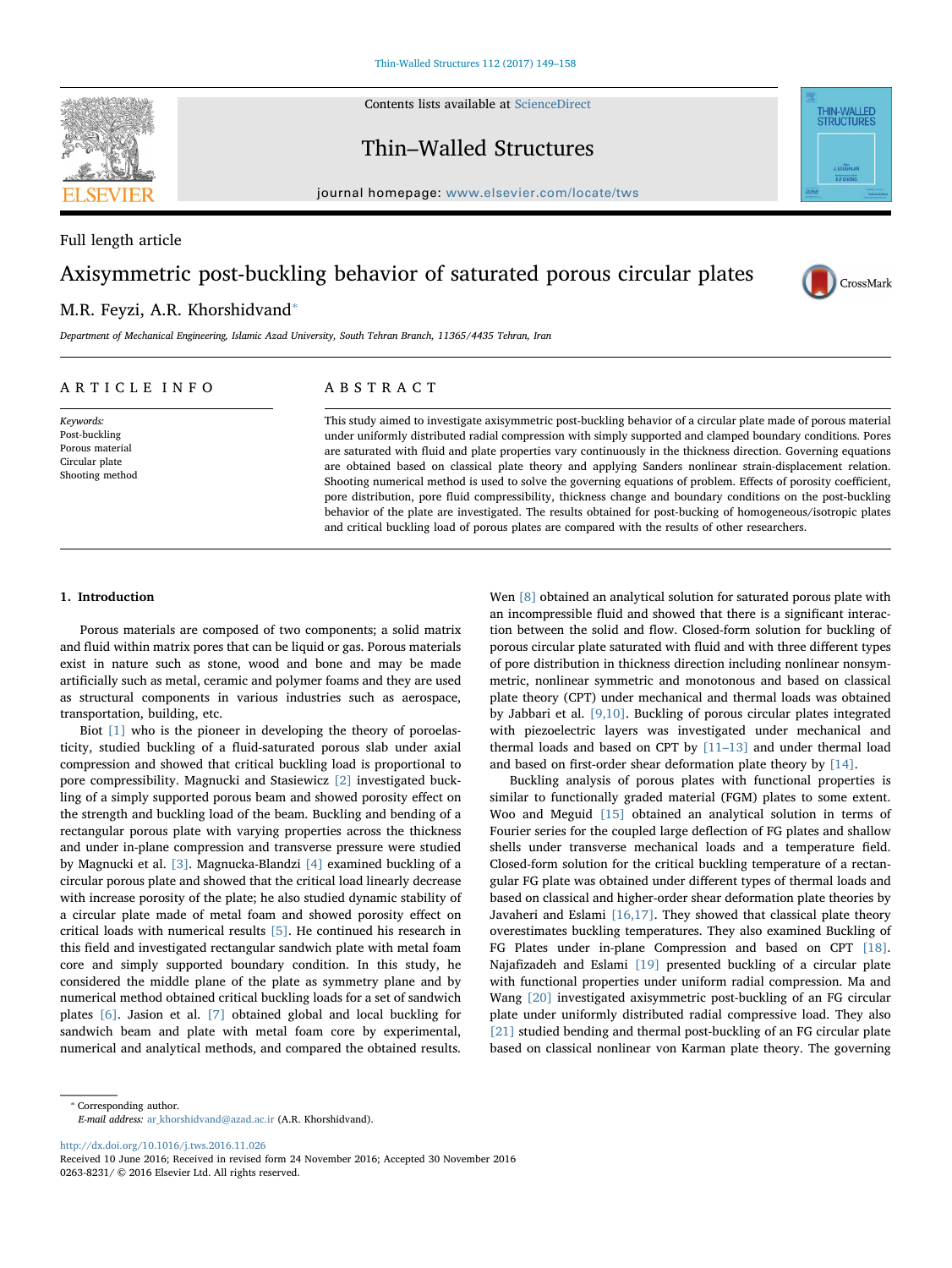equations were solved with the shooting method. Effects of material constant and boundary conditions on temperature distribution, nonlinear bending, critical buckling temperature and thermal post-buckling behavior were indicated. They [\[22\]](#page--1-17) studied the relationships between axisymmetric bending and buckling of FG circular plates based on third-order plate theory (TPT) and CPT. They compared TPT solutions with first-order plate theory (FPT) and CPT solutions and showed that TPT solutions are almost the same as FPT solutions and FPT is sufficient to consider shear deformation effect on the axisymmetric bending and buckling of FG plate. Post-buckling of FG circular plate with geometric imperfection under transverse mechanical load and transversely nonuniform temperature rise was studied by Li et al. [\[23\]](#page--1-18). Effects of geometric imperfections on buckling and post-buckling of FG plates were studied by many researchers such as [24–[26\]](#page--1-19). Post-buckling of an FG circular plate under asymmetric transverse and in-plane loadings was studied by Fallah et al. [\[27\]](#page--1-20).

To the authors' knowledge, there is no study in previous works regarding post-buckling of porous circular Plates. Therefore in this study, mechanical post-buckling of a saturated porous circular plate is investigated. It is assumed that mechanical properties vary continuously in the thickness direction. Based on classical plate theory and Sanders assumption, governing equations of the problem are obtained as a system of differential equations and shooting method is used to solve them. Both clamped and simply supported boundary conditions are considered. The effects of geometric parameters, poroelastic material parameters and boundary conditions on the post-buckling behavior of plate are investigated.

#### 2. Governing equations

#### 2.1. Mechanical properties of poroelastic plates

In this study, a circular plate with radius *b* and thickness *h* is considered, which is made of porous material and its pores are saturated with fluid. Cylindrical coordinate axes are located on the mid-plane of the plate and *z* axis is in the thickness direction. Plate properties vary continuously along the thickness. For pore distribution in the thickness direction, three different cases are considered  $[2,9,10]$ . At first case, pore distribution is nonlinear symmetric and the middle plane of plate is its symmetry plane and moduli of elasticity, which depend on pore distribution, are as follows

$$
E(z) = E_0 \left[ 1 - e_1 \cos \left( \frac{z}{h} \right) \right] G(z) = G_0 \left[ 1 - e_1 \cos \left( \frac{z}{h} \right) \right] e_1 = 1 - \frac{E_1}{E_0} = 1 - \frac{G_1}{G_0} \tag{1}
$$

where  $e_1$  is the porosity coefficient of the plate ( $0 < e_1 < 1$ );  $E_1$  and  $E_0$  are Young's moduli at the middle plane  $(z = 0)$  and the upper and lower surfaces of the plate  $(z = \pm h/2)$ , respectively;  $G_1$  and  $G_0$  are shear moduli at  $(z = 0)$  and  $(z = \pm h/2)$ , respectively. The relationship between elastic modulus and shear modulus is  $E_i=2G_i(1+\nu)$ ,  $j=0,1$  and Poisson's ratio  $(\nu)$  is assumed to be constant across the plate thickness. At second case, pore distribution is nonlinear nonsymmetric and moduli of elasticity are expressed as follows

$$
E(z) = E_0 \left\{ 1 - e_1 \cos \left[ \left( \frac{\pi}{2h} \right) \left( z + \frac{h}{2} \right) \right] \right\} G(z) = G_0 \left\{ 1 - e_1 \cos \left[ \left( \frac{\pi}{2h} \right) \left( z + \frac{h}{2} \right) \right] \right\}
$$
(2)

in which  $E_1$  and  $E_0$  are Young's moduli at the lower surface ( $z = -h/2$ ) and the upper surface  $(z = + h/2)$  of the plate, respectively;  $G_1$  and  $G_0$ are shear moduli at the lower and upper surfaces, respectively. At third case, pore distribution is monotonous and moduli of elasticity in this case, are:

$$
E(z) = E_0(1 - e_1)G(z) = G_0(1 - e_1)
$$
\n(3)

In the asymmetrical case, there is mechanical coupling between extensional forces and curvatures and between bending moments and

<span id="page-1-0"></span>

Fig. 1. Variation of shear modulus through the dimensionless thickness for nonlinear nonsymmetric pore distribution for different values of *e1*.

<span id="page-1-1"></span>

Fig. 2. Variation of shear modulus through the dimensionless thickness for nonlinear symmetric pore distribution for different values of  $e_1$ .

extensional strains, but in the symmetrical and monotonous cases, such couplings are neglected [\[14\]](#page--1-10). Variations of shear modulus with porous distribution in the thickness direction are shown in [Fig. 1](#page-1-0) for nonlinear nonsymmetric distribution, in [Fig. 2](#page-1-1) for nonlinear symmetric distribution and in [Fig. 3](#page-1-2) for monotonous distribution.

<span id="page-1-2"></span>

Fig. 3. Variation of shear modulus through the dimensionless thickness for monotonous pore distribution for different values of *e1*.